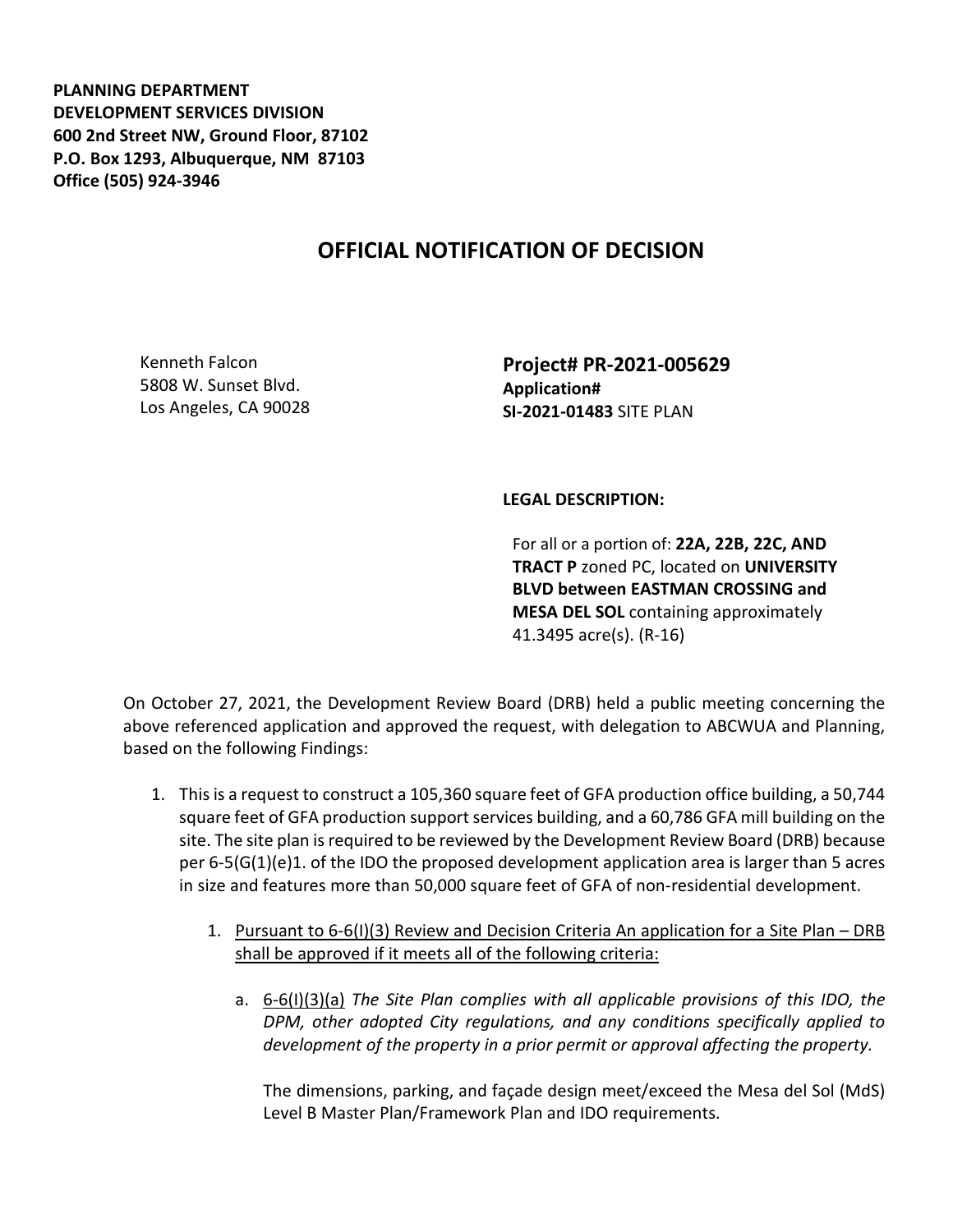Official Notice of Decision Project # PR-2021-005629 Application# SI-2021-01483 Page 2 of 3

> An Alternative Landscape Plan has been submitted for administrative review and approval which will have to be consistent with the purposes of 5-6 of the IDO and not include a reduction of tree planting requirements (see condition #3 below).

*b.* 6-6(I)(3)(b) *The City's existing infrastructure and public improvements, including but not limited to its street, trail, drainage, and sidewalk systems, have adequate capacity to serve the proposed development, and any burdens on those systems have been mitigated to the extent practicable.* 

The site has access to a full range of urban services including utilities, roads and emergency services. A Traffic Impact Study was required and submitted.

*c.* 6-6(I)(3)(c) *If the subject property is within an approved Master Development Plan, the Site Plan shall meet any relevant standards in the Master Development Plan in addition to any standards applicable in the zone district the subject property is in.*

The Site Plan as approved meets the relevant standards in the MdS Level B Master Plan/Framework Plan according to staff analysis and the Architectural Review Committee (ARC) of MdS.

- 2. The applicant provided notice as required by 6-1-1 of the IDO.
- 3. The proposed development is permitted within the PC zone district and the MdS Level B Master Plan/Framework Plan.

## **Conditions:**

- 1. This Site Plan is valid 7 years from DRB approval (10/27/2021). An extension may be requested prior to the expiration date.
- 2. Final sign off is delegated to ABCWUA for the recording of a private sewer easement enabling the offsite sewer and lift station, for a note to be added to the Site Plan specifying compliance with the ABCWUA Ordinance Section 3-2-7 which is acceptable to ABCWUA, and requiring separate sewer connections for each parcel.
- 3. Final sign off is delegated to Planning for clarification of various curb ramp details that shall be reflected in the Site Plan and details; the addition of a standard note regarding landscape height restrictions on the Alternative Landscape Plan; for possible adjustments to curb radii based on turning template design recently provided per Transportation; the Solid Waste signature; final sign off of the Final Plat; an approved Alternative Landscape Plan; and for a note to be added to the wall diagram for the wall height to be reduced 0.5 feet at the entryways.
- 4. The applicant will obtain final sign off from ABCWUA and Planning by January 27, 2022 or the case may be scheduled for the next DRB hearing and could be denied her the DRB Rules of Procedure.